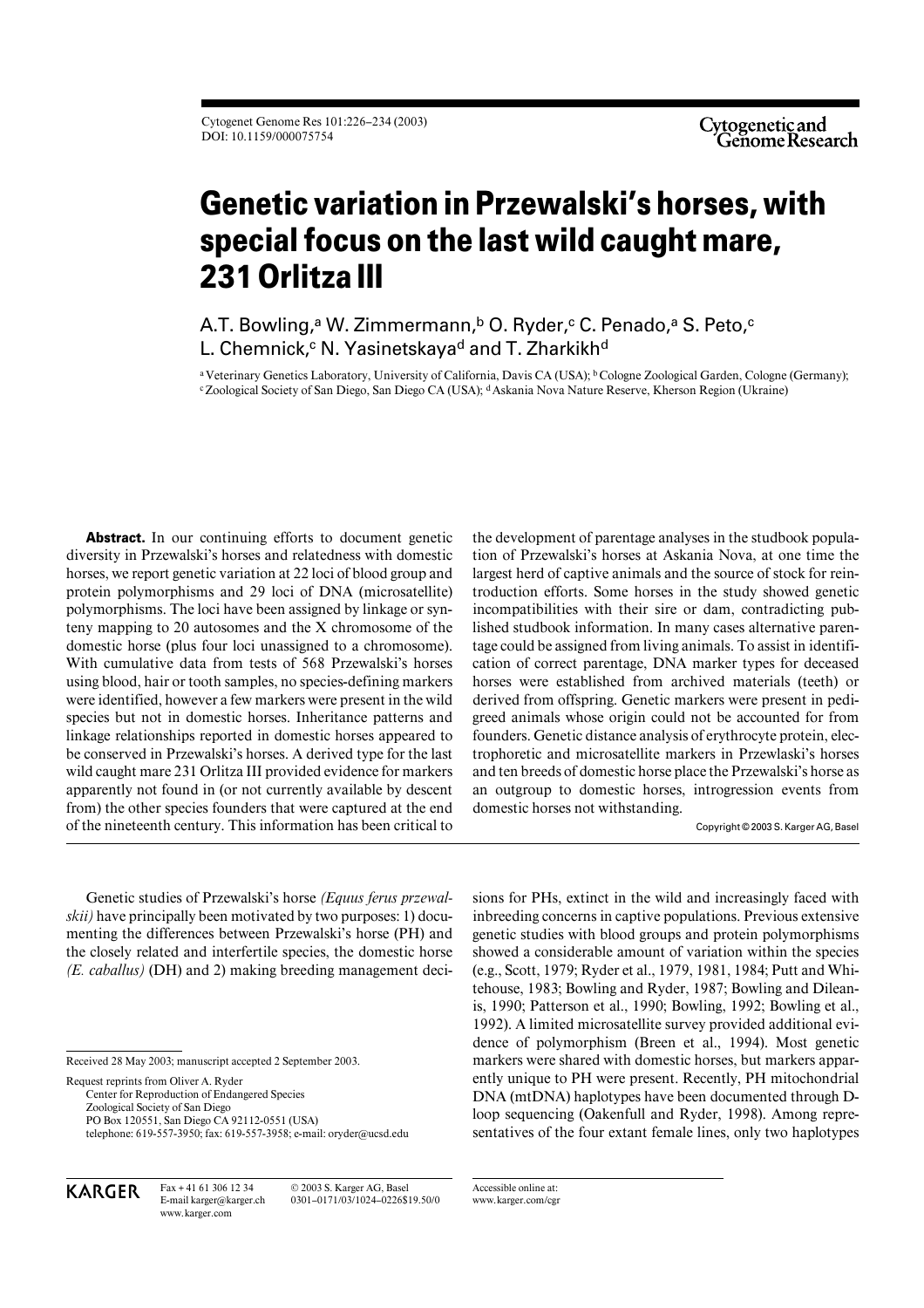were present, one in three lines and the other in the remaining line, neither reported in DHs.

Recorded pedigrees (e.g., Volf and Kus, 1991; Kus, 1997) help provide information for breeding management decisions, but inbreeding can be minimized only if the pedigrees are correct. Animal identities can be switched as a consequence of the similarity of appearance between animals and inadequate use of permanent, reliable animal marking methods. The availability of genetic marker profiles, originally recorded for purposes of phylogeny studies, reestablished appropriate identities of switched animals (e.g., Bowling and Ryder, 1988).

In this report, we focus on deriving the genetic type for 231 Orlitza III, the last wild caught mare (captured in Mongolia in 1947) whose offspring were bred at Askania Nova (AN) in Ukraine. For breeding management of a species whose pedigrees otherwise include only 11 animals captured from the wild in 1901–1903, Orlitza's genome potentially provides significant contributions of genes and combinations critical to species survival. We also present an extensive genetic marker survey incorporating erythrocyte antigens, protein polymorphisms and microsatellite data from 152 PHs bred or used at AN. The data include 51 loci, covering at least 20 autosomes plus the X of the DH (and four loci for which the autosomal assignment is unknown). An additional 400 PHs from zoos throughout Europe and North America, although not as comprehensively profiled as those of the AN group, are combined with information from AN animals for a comprehensive marker assessment of the phylogenetic distance relationship between PH and breeds of DH.

#### **Materials and methods**

#### *Samples*

Blood, teeth and hair were used as sources of antigens, proteins and DNA for blood group, protein and microsatellite variation assays. Tissue cultures established from skin biopsies and blood were used as a source of DNA for mtDNA studies. Blood samples were collected from 145 living horses bred or used at AN. Teeth from another seven animals provided from museum collections at AN and Kiev were used as a DNA source to assist in ascertaining and deriving AN founder types. Genetic profiles, including data on erythrocyte antigens, protein variants detected by electrophoresis and/or microsatellite markers were also obtained from 416 animals from zoos throughout North America and Europe. Animals in this report are identified according to their studbook identity (Volf and Kus, 1991) at the time of sampling. DH data used for comparison was from the database information of the Veterinary Genetics Laboratory, which included tests of over one million horses from at least 50 breeds, although not all samples or breeds were tested for every system described here.

#### *Loci analyzed*

Using standard protocols for serology, protein electrophoresis and fragment length analysis of fluorescent-tagged primer PCR-amplification of DNA, seven loci of blood groups, 15 loci of protein polymorphisms and 29 loci of microsatellites were analyzed for genetic variation (references provided in Juneja et al., 1984, 1989; Bowling and Clark, 1985; Bowling and Dileanis, 1990; Bowling et al., 1990, 1992, 1997) mtDNA sequence was determined according to the protocol of Oakenfull and Ryder (1998). The locus abbreviations and allelic nomenclature provided in the tables represent a consensus standard nomenclature used for DH by member laboratories of the International Society for Anim Genet (ISAG). Conclusions of parentage exclusion followed robust implementation of laboratory procedures and included extensive retesting to verify results. Due to the large number of highly polymorphic loci tested for each animal from the AN program (usually

51 loci, except for animals tested from tooth samples for which only microsatellite profiles were obtained), a qualification of parentage was tantamount to proof of parentage (Bowling, et al., 1997). Chromosome assignments for genes and microsatellites are from linkage maps assembled for DH by Lindgren et al. (1998) and Guérin et al. (2003) and from synteny mapping by Shiue et al. (1999). While PH has two more chromosomes than  $DH(2n = 66$ vs 64), the difference involves a Robertsonian translocation, in which chromosome 5 of DH (ECA5) (a metacentric) is present in PH as two acrocentric chromosomes (Ryder et al., 1985; Yang, et al., 2003; Myka, et al., 2003).

#### *Deriving types*

Although a blood sample was not available from 259 Pegas, his blood and microsatellite DNA type could be derived using available offspring and their dams. On first analysis, Pegas' putative offspring provided evidence for a profile that would have more than two alleles at several loci, but subsequently a subset of offspring was identified that provided a consistent genotype with no more than two alleles per locus. The derived DNA profile matched that later obtained using an archived tooth from Pegas. No archived material was available from Orlitza III, but her type could be derived using genetic profiles obtained directly from her son 285 Bars (blood), directly and by derivation from her son Pegas, from 146 Robert Orlik (tooth) and from her grandson 313 Vizor (tooth).

#### *Genetic distance*

The genetic distance values for pairwise considerations of ten DH breeds and PH, based on 38 loci were calculated using DISPAN, Ota (1993). These included seven blood group loci (A, C, D, K. P. Q and U; 15 protein polymorphisms (at the AP, CA, CAT, HBA, PGD, PGM, GPI, ALB, C3, ES, GC, .PLG, TF, PI and XK loci); and 16 microsatellite loci (ASB17, VHL20, HTG10, HTG7, HTG4, AHT5, AHT4, HMS6, HMS3, HMS7, HMS1, LEX3, LEX33, ASB2, UCDEQ425 and HTG). Thirteen additional microsatellites were tested for the PH diversity study, but only limited DH data were available for these loci when the studies were undertaken, so they are not included in the genetic distance calculations. Ten breeds representative of draft horses, light (riding) horses, racehorses and ponies were used for calculating allele frequencies: Percheron (PN), Arabian (AR), Paso Fino (PF), Iberian (IB), Lipizzaner (LI), Morgan Horse (MH), Trakehner (TK), Thoroughbred (TB), Norwegian Fjord (NF) and Miniature (MI). The number of DH and PH analyzed for each locus are listed in the Supplemental Table (available from the corresponding author or at www.karger.com/doi/ 10.1159/000075754). Each of these breeds consists of a larger population than the PHs, and has a larger number of founders. Probably the LI data in this study provide the closest comparison to PH in terms of population parameters (founders, current size, number of animals tested). As a means of visualizing these distance data, a dendrogram was constructed based on a neighbor joining algorithm (NEIGHBOR) using PHYLIP (Felsenstein, 1993).

## **Results**

#### *Genetic markers of PH and variant comparisons with DH*

*Blood groups:* In tests that detect 52 alleles across ten breeds of DH, 19 alleles were found, none unique to PH (Table 1). PH is particularly restricted at EAD with three alleles compared with 25 in DH. The only fixed locus was EAK – no PHs were positive for the single antigen (Ka) identified for this locus.

*Protein polymorphisms:* In tests that detect 100 alleles across ten breeds of DH, 43 variants were found, seven (at five loci) unique to PH (ES-P, GPI-T, XK-P, TF-d, PI-Prz,-Pzl, -Pzk) (Table 2). These variants have been described previously (Scott, 1979; Bowling and Ryder, 1987; Patterson et al., 1990). The only fixed loci (PGD, GC) were those with low allelic diversity in DH.

*Microsatellites:* In tests that detect at least 297 alleles across ten breeds of DH, 137 alleles were found, eight (at seven loci) unique to PH *(*HMS15-223, ASB17-Y, HMS3-T, HMS2-S, -U,

Cytogenet Genome Res 101:226–234 (2003) 227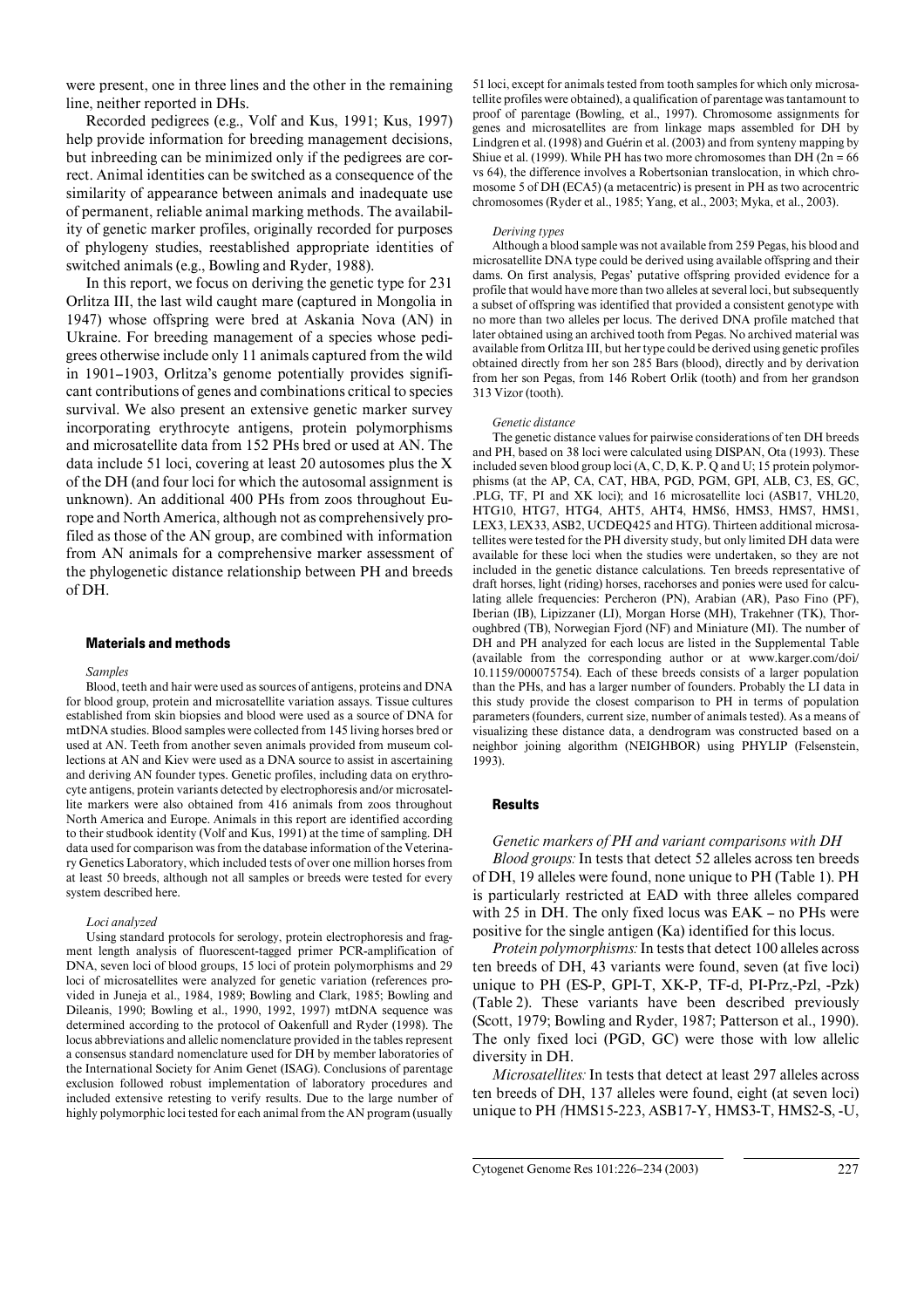EB2E8-T, UCDEQ502-T and LEX22-111) (Table 3). Due to the limited information available across breeds for some of the microsatellite loci, the number of alleles given for DHs might be low. The identification of alleles not found to be represented in DH at HMS15, HMS2, EB2E8, UCDEQ502 and LEX22 might prove incorrect, but the data are not thought to provide a significant misrepresentation.

**Table 1.** Blood groups in Przewalski's horses: origins by founder among Askania Nova horses

| ECA <sup>a</sup> | Locus      | No. of<br>alleles <sup>b</sup> |                | AN source                           |              |               |                                                                       |                             |    |                    |  |  |
|------------------|------------|--------------------------------|----------------|-------------------------------------|--------------|---------------|-----------------------------------------------------------------------|-----------------------------|----|--------------------|--|--|
|                  |            | DH                             | PH             | RO plus O<br>(denived) <sup>c</sup> |              |               |                                                                       | Hosana<br>$(d$ erived $)^d$ |    | Vjuga <sup>f</sup> |  |  |
| $\overline{2}$   | EAK        | $\overline{2}$                 | 1              | -1                                  |              |               |                                                                       |                             |    |                    |  |  |
| 8                | EAQ        | 6                              | 4              | b                                   | $\mathbf{c}$ | $\frac{1}{2}$ |                                                                       |                             | ac |                    |  |  |
| (14)             | <b>EAD</b> | 25                             | 3              | adn                                 | cg           | d             |                                                                       |                             |    |                    |  |  |
| 20               | EAA        | 12                             | 5              | bce                                 | /-           |               | bc                                                                    | adf                         |    | adg                |  |  |
| 24               | EAU        | $\overline{2}$                 | $\overline{2}$ | a                                   | /-           |               |                                                                       |                             |    |                    |  |  |
| U                | EAC        | $\overline{2}$                 | $\overline{2}$ | a                                   | /-           |               |                                                                       |                             |    |                    |  |  |
| U                | EAP        | 3                              | $\overline{c}$ | I-                                  |              |               | acd                                                                   |                             |    |                    |  |  |
|                  | Total      | 52                             | 19             |                                     |              |               |                                                                       |                             |    |                    |  |  |
| $\boldsymbol{a}$ |            |                                |                |                                     |              |               | <i>Equive caballus</i> chromosome assignment, provisional in brackets |                             |    |                    |  |  |

 $DH =$  domestic horse;  $PH =$  Przewalski's horse.

 $RO = Robert Orlik, O = Orlitza.$ Only partial type derived.

This blood group found in American horses (Sigor, Sibol, Lisa, Boleta) at AN, not in other sources. This blood group found in Vjuga and descendants, not in other sources at AN.

*Comparison of variants:* Most of the genetic variants in PHs are shared with DHs (184/199 alleles, 92%). No species defining loci were identified. Nonetheless, profiles of individual animals are usually distinctive from DHs, especially by blood typing, due to the high frequency of unique PH blood protein variants at TF, ES and PI (data not shown). Calculations of average heterozygosity based on allelic frequencies (Table 4) suggest that heterozygosity is within the estimated range for all the DH breeds, except the breed with the highest heterozygosity (MIs). These heterozygosity comparisons are also provided in Bowling and Ruvinsky (2000).

# *Deriving the genetic profile for Orlitza*

The derived type for Orlitza's DNA (microsatellite) markers is presented in Table 3. Lacking direct blood typing information for Robert Orlik, the sire of her offspring, it was difficult to derive Orlitza's markers in blood group and protein systems. However, from consideration of genotypes of PHs worldwide, it is clear that Orlitza provided two new alleles for PH, TF-D and CA-E, both found in DH. Considering the DNA markers, she contributed two other new variants to PHs, HMS3-T, EB2E8-T, neither one shared with DH. For the microsatellite loci, she was heterozygous at 14 of 25 autosomal loci (56%), a minimum estimate since it is based only on transmission data to three offspring.

## *Linkage relationships among loci*

Several of the tested loci are known to be syntenic in DH, specifically loci on ECA1, 4, 10, 15, 16, 24 and X (see chromosome assignments given in Tables 1–3). Among those known to be linked in DH, the same relationships appeared to be true for

| ECA <sup>a</sup> | Locus          |                | No. of alleles <sup>b</sup> |                | AN: derived types <sup>c</sup> |                |                       | AN |          | Elsewhere, not in AN |              | Introgression at AN?) |  |
|------------------|----------------|----------------|-----------------------------|----------------|--------------------------------|----------------|-----------------------|----|----------|----------------------|--------------|-----------------------|--|
|                  |                | DH<br>PH(u)    |                             | $(RO +$        | O<br>(H)                       |                | American <sup>d</sup> |    | founders |                      | $RO \, dame$ | Vjuga                 |  |
| 02               | PGD            | 3              |                             | F              |                                |                |                       |    |          |                      |              |                       |  |
| 03               | GC             | $\overline{2}$ |                             | F              |                                |                |                       |    |          |                      |              |                       |  |
| 03               | <b>ALB</b>     | 3              | $\overline{c}$              | В              |                                |                | $\mathbf{A}$          |    |          |                      |              |                       |  |
| 03               | ES             | 12             | 4(1)                        | P <sup>f</sup> |                                | H              |                       |    | I        | $#^g$                |              |                       |  |
| 05               | <b>PGM</b>     | 3              | 2                           | F              |                                |                |                       |    | S        |                      | $\mathbf S$  |                       |  |
| 07               | C <sub>3</sub> | 5              | 3                           | $\overline{c}$ |                                |                | 3                     | 4  |          |                      |              | -1                    |  |
| (07)             | CAT            | 3              | 3                           | F              | S                              |                | X                     |    |          |                      |              |                       |  |
| (07)             | APOA4          | 4              | $\overline{2}$              | F              | S                              |                |                       |    |          |                      |              |                       |  |
| 09               | <b>CA</b>      | 6              | $\overline{c}$              | E              |                                |                |                       |    |          |                      |              |                       |  |
| 10               | GPI            | 5              | 2(1)                        |                |                                |                | T                     |    |          |                      |              |                       |  |
| 10               | XK.            | 4              | 3(1)                        | F              | K                              |                | $\mathbf{P}$          |    |          |                      |              |                       |  |
| 13               | HB             | 5              | 2                           |                | $\mathbf{I}$                   |                |                       |    |          |                      |              |                       |  |
| 16               | TF             | 15             | 7(1)                        | d              | $\mathbf D$                    | F <sub>3</sub> | F2                    |    | E        | I<br>J               |              |                       |  |
| 24               | PI             | 25             | 6(3)                        | Prz            | Pzl                            |                | L                     | S1 | Pzk      | P                    | L2           |                       |  |
| U                | SP3            | 5              | 4                           | F1             | F2                             | Л              |                       |    |          |                      |              | S                     |  |
|                  | Total          | 100            | 44(7)                       |                |                                |                |                       |    |          |                      |              |                       |  |

**Table 2.** Protein polymorphisms in Przewalski's horses: origins by founder among Askania Nova horses

Equus caballus chromosome assignment, provisional in brackets.

 $DH =$  domestic horse,  $PH =$  Przewalski's horse,  $u =$  unique to PH, not in DH.

 $RO = Robert Orlik, O = Orlitza, H = Hosana.$ 

Additional variation at AN contributed by Sigor, Sibol, Lisa, Boleta.

Dam of Viola, Vira, Vetla, Vorot.

Crosshatching denotes PH allele.

Null allele.

228 Cytogenet Genome Res 101:226–234 (2003)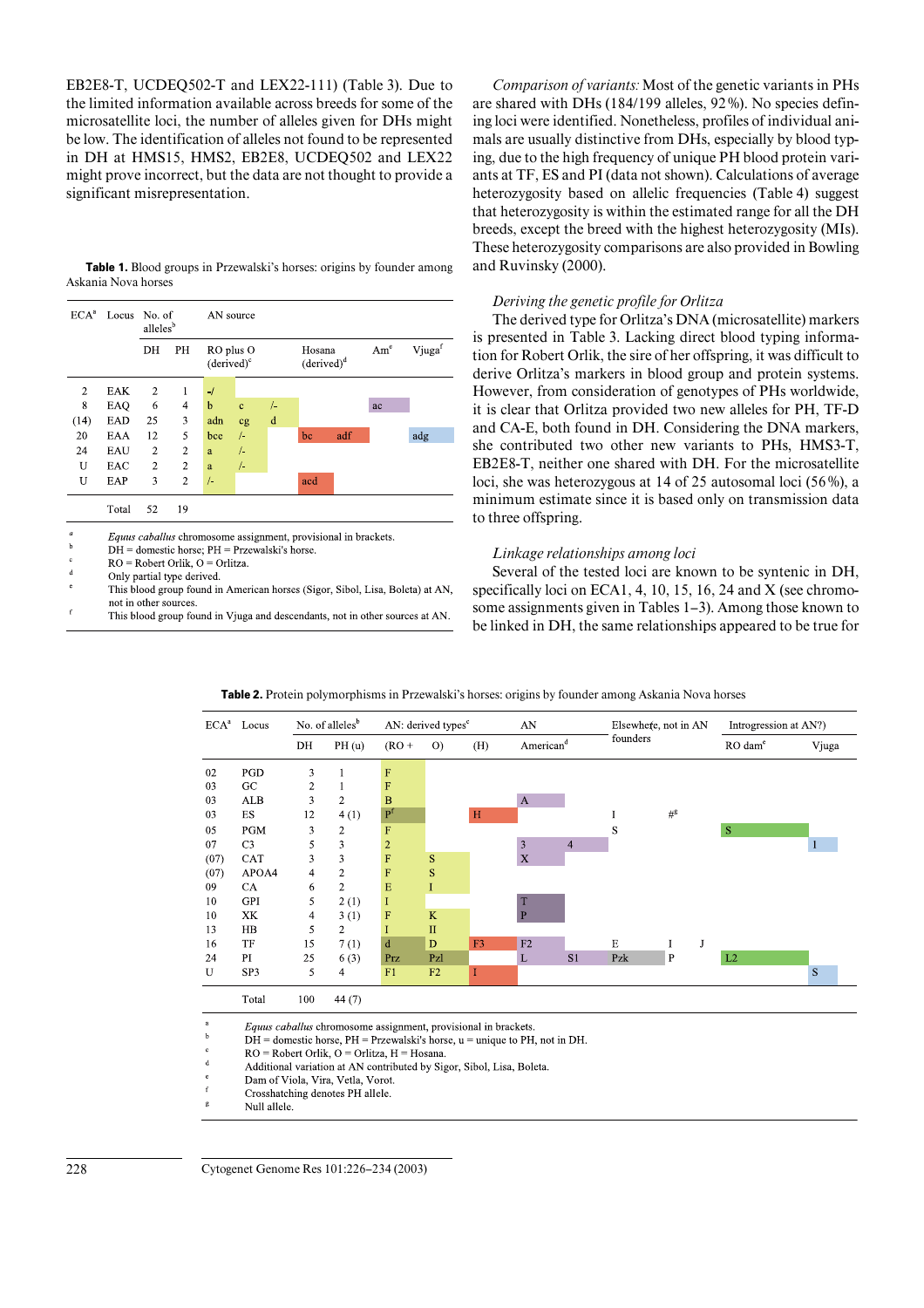PH (Bowling, unpublished results). Linkage disequilibrium among linked loci on ECA4, 10, 15, 24 and X allowed the added power of haplotyping to point to parentage solutions.

## *Pedigree analysis*

Initially, to derive the genetic profile of Orlitza III we used only blood samples obtained from animals at AN in 1991 and 1992 and from AN-bred horses elsewhere (285 Bars, 601 Vira, 605 Vorot, 606 Vulkan, 831 Varna, 826 Vata, 832 Plunzer, 1118 Garant and 1048 Moros). Analysis of blood group and protein polymorphisms and a limited set of DNA markers identified pedigree incompatibility problems that needed to be sorted out before the profiles could be derived. For example, the collection of horses assigned to be sired by Pegas could not all be offspring of a single stallion (data not shown). Likewise, offspring attributed to Volga, daughter of Orlitza III, could not all be the offspring of a single mare (data not shown). Additionally, among offspring that represented inbred combinations of Robert Orlik and Orlitza III with no other founder input, more

alleles were present at some loci than could be provided by two horses (e.g., six alleles at ASB17, that is, two more than could be provided by two horses; four alleles at LEX3 (X-linked), one more than could be provided by a single mare and stallion) (Table 5). While the data clearly provided evidence to exclude parentage relationships, correct parentage could not be assigned without additional information. For this task we increased the number of loci tested and tested samples (teeth) from AN genetic founder animals. We had biological samples (blood or teeth) from all AN founders except Orlitza III (samples from Robert Orlik, 283 Hosana, 396 Vada, 533 Sigor, 1128 Sibol, 812 Boleta and 846 Lisa), although in the last analysis we were unable to obtain results from Vada's tooth sample. We also obtained a profile from a tooth from 295 Sixtus, an infertile stallion imported to AN from Germany with no studbookassigned foals. We had no material from another stallion at AN with no assigned foals (79 Tornado/Vasik), but with a similar pedigree to Hosana and Vada.



| ECA <sup>a</sup>          | Locus            | No. of alleles <sup>b</sup> |                | Allelic variation in Przewalski's horses at AN and elsewhere |                |                        |                            |                |                |                                 |                  |             | At AN, not elsewhere |                                   |              |                              |
|---------------------------|------------------|-----------------------------|----------------|--------------------------------------------------------------|----------------|------------------------|----------------------------|----------------|----------------|---------------------------------|------------------|-------------|----------------------|-----------------------------------|--------------|------------------------------|
|                           |                  |                             |                | At AN                                                        |                |                        |                            |                |                | Outside AN                      |                  |             | (Introgression?)     |                                   |              |                              |
|                           |                  | DH                          | PH(u)          | Robert Orlik                                                 |                | (Orlitza) <sup>c</sup> |                            | Hosana         |                | American<br>horses <sup>d</sup> |                  |             | Additional variants  | Unkn RO Vjuga<br>dam <sup>e</sup> |              | Vika, Sosna,<br>Moros, Potok |
| 01                        | HMS7             | 10                          | 5              | L                                                            | Q              | (O)                    |                            | L              | $\mathcal{O}$  |                                 | $\mathbf N$      | S           |                      |                                   |              |                              |
| 01                        | HMS15            | 15                          | 8(1)           | 229                                                          | 231            | (217)                  | $(\#)^{\text{f}}$          | 195            | 225            | 219                             | 223 <sup>g</sup> |             |                      |                                   |              |                              |
| 01                        | UCDEQ487         | 9                           | 6              | $\mathbf{P}$                                                 | $\#$           | (M)                    | (O)                        | $\, {\bf P}$   | Q              | $\mathbf L$                     |                  |             |                      | N                                 |              |                              |
| 02                        | ASB17            | 22                          | 8(1)           | H                                                            | $\mathbf S$    | (D)                    | (T)                        | $\overline{U}$ | Y              |                                 | F                | W           |                      | N                                 |              |                              |
| 04                        | HTG7             | 5                           | 4              | M                                                            | N              | (K)                    | (P)                        | N              |                |                                 |                  |             |                      | $\overline{O}$                    |              |                              |
| 04                        | LEX33            | 12                          | 5              | P                                                            | $\mathbf S$    | (R)                    | (S)                        | P              | $\mathbf S$    | Q                               |                  |             |                      |                                   |              |                              |
| 04                        | HMS6             | 8                           | 3              | L                                                            | N              | (L)                    |                            | N              |                |                                 | M                |             |                      | $\overline{O}$                    |              |                              |
| 08                        | AHT5             | 11                          | 4              | K                                                            | N              | (K)                    | (0)                        | K              | $\mathbf N$    | M                               |                  |             |                      | $\overline{O}$                    |              |                              |
| 08                        | UCDEQ46          | 5                           | $\overline{c}$ | M                                                            |                | (L)                    |                            | $nt^h$         |                |                                 |                  |             |                      |                                   |              |                              |
| 08                        | LEX23            | 11                          | $\overline{4}$ | 250                                                          |                | (236)                  | (246)                      | 250            |                | 240                             | 226              |             |                      |                                   |              |                              |
| 09                        | HTG4             | 8                           | 5              | N                                                            | Q              | (K)                    |                            | M              | ${\bf P}$      |                                 |                  |             |                      |                                   | $\circ$      |                              |
| 09                        | HMS3             | 11                          | 6(1)           | P                                                            | $\mathbb{R}$   | (M)                    | (T)                        |                | $\boxed{P}$    | L                               |                  |             |                      |                                   |              |                              |
| 10                        | ASB9             | 9                           | 5.             | $\Omega$                                                     |                | (M)                    | (O)                        | N              | ${\bf P}$      |                                 | L                |             |                      |                                   |              |                              |
| 10                        | HMS2             | 9                           | 6(2)           | $\mathbf{I}$                                                 | $\rm K$        | (M)                    | (N)                        | $\rm S$        | U              |                                 |                  |             |                      |                                   |              |                              |
| 10                        | UCDEQ412         | 12                          | 3              | K                                                            | $\mathbf{P}$   | (P)                    |                            | K              | $\mathbf{P}$   | $\mathbb{R}$                    |                  |             |                      |                                   |              | $\mathbf O$                  |
| 15                        | ASB15            | 10                          | 4              | E                                                            | N              | (E)                    |                            | $\mathbf{I}$   |                |                                 | P                |             |                      |                                   | M            | $\mathbf{P}$                 |
| 15                        | ASB <sub>2</sub> | 14                          | 5              | B                                                            | M              | (K)                    | (M)                        | $\, {\bf B}$   | M              | ${\bf N}$                       | $\mathbb R$      |             |                      |                                   |              |                              |
| 15                        | HTG6             | 11                          | 3              | N                                                            |                | (N)                    |                            | N              |                | $\mathbf R$                     | $\overline{O}$   |             |                      | $\overline{J}$                    | $\mathbf{I}$ |                              |
| 15                        | HMS1             | 8                           | 3              | K                                                            | M              | (M)                    | (N)                        | K              |                |                                 |                  |             |                      |                                   |              |                              |
| 16                        | UCDEQ505         | 10                          | $\overline{4}$ | M                                                            | N              | (Q)                    |                            | ${\bf N}$      | Q              |                                 | G                |             |                      |                                   |              |                              |
| 21                        | HTG10            | 12                          | 7              | K                                                            | $\overline{O}$ | (                      |                            | ${\bf N}$      |                | $\bf{I}$                        | Q                | ${\bf R}$   |                      | M                                 |              |                              |
| 24                        | AHT4             | 11                          | 5              | H                                                            | N              | (N)                    | $\left( \mathrm{J}\right)$ | $\overline{K}$ | N              | $\overline{L}$                  |                  |             |                      |                                   |              |                              |
| 26                        | EB2E8            | 8                           | 3(1)           | K                                                            | N              | (T)                    |                            | $\mathbf K$    |                |                                 |                  |             |                      |                                   |              |                              |
| 28                        | UCDEQ425         | 11                          | 6              | K                                                            | L              | (1)                    |                            | $\bf K$        | $\overline{O}$ |                                 | $\overline{F}$   | $\mathbf I$ |                      |                                   |              | 1                            |
| 30                        | VHL20            | 10                          | 4              | M                                                            | $\mathbb{R}$   | (0)                    | (R)                        | $\, {\bf P}$   |                |                                 |                  |             |                      |                                   |              |                              |
| X                         | UCDEQ502         | 9                           | 6(1)           | T                                                            |                | (O)                    |                            | $\overline{F}$ |                |                                 | $\mathbf N$      | ${\bf P}$   | ${\bf S}$            |                                   | $\mathbf K$  |                              |
| X                         | LEX27            | 6                           | 3              | 200                                                          |                | (198)                  |                            | 202            |                |                                 |                  |             |                      |                                   |              | 194                          |
| X                         | LEX22            | 6                           | 3(1)           | 115                                                          |                | (105)                  |                            | 111            | 115            |                                 |                  |             |                      | 113                               |              |                              |
| $\boldsymbol{\mathrm{X}}$ | LEX3             | 14                          | 6              | $\mathbf{I}$                                                 |                | (L)                    | (O)                        | H              | M              |                                 | $\overline{F}$   |             |                      |                                   |              |                              |

Equus caballus chromosome assignment.

297

 $DH =$  domestic horse,  $PH =$  Przewalski's horse,  $u =$  unique to PH, not in DH.

 $136(8)$ 

Derived using types of Robert Orlik, Pegas, Bars and Vizor.

 $\mathbf{d}$ Additional variation at AN contributed by Sigor, Sibol, Lisa, Boleta.

Dam of Viola, Vira, Vetla, Vorot.

Total

Null allele.

Crosshatching denotes PH allele.

Not tested.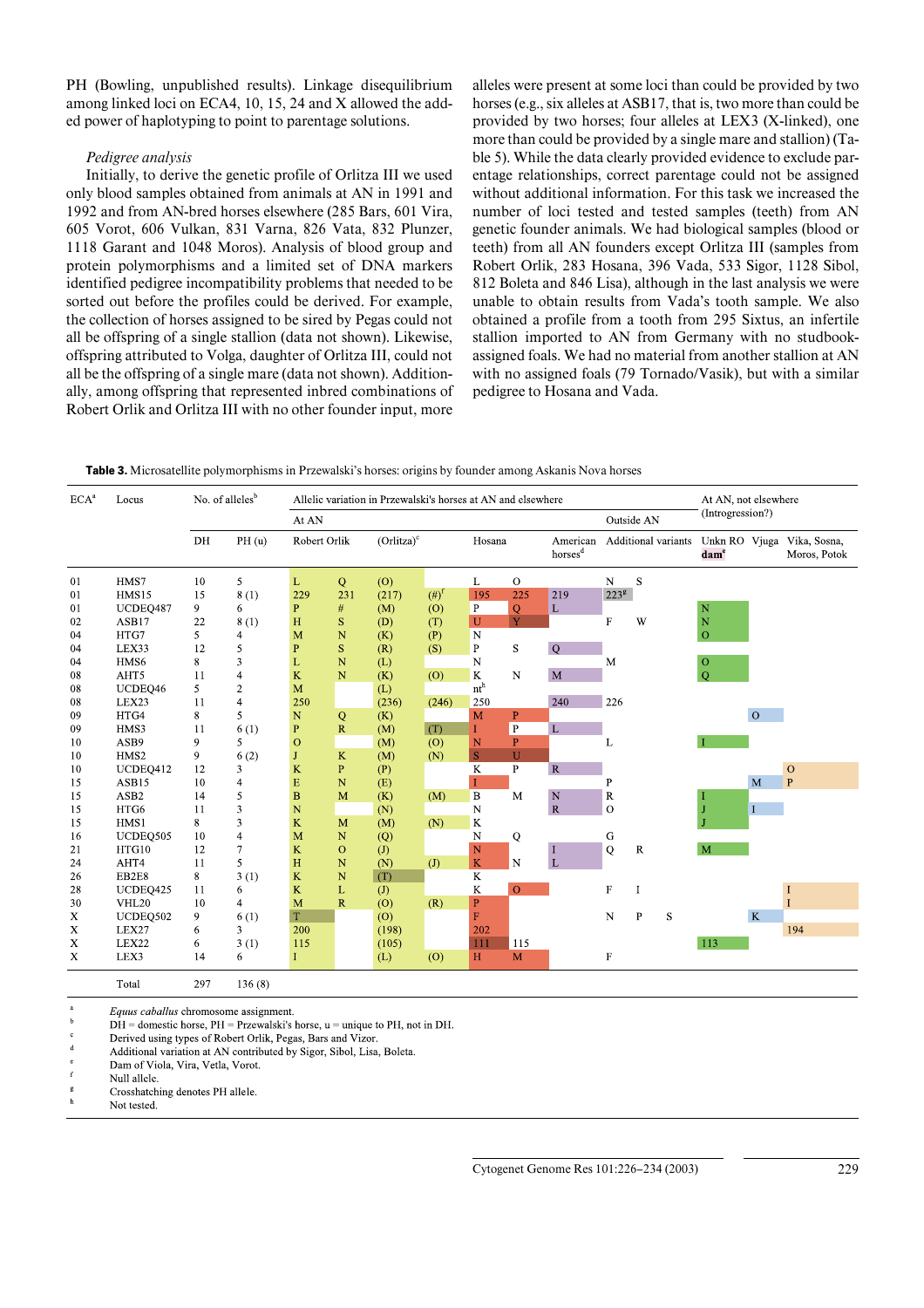**Table 4.** Estimated average heterozygosity at 38 polymorphic loci for ten breeds of horses and Przewalski's horse, arranged from lowest to highest values. Sixteen erythrocyte antigen loci, seven protein polymorphisms and 15 microsatellite loci were analyzed (see Materials and methods). Ten individuals of each breed were used for estimating genetic diversity

| Breed or taxon <sup>a</sup> | Estimated average heterozygosity<br>$(\pm SD)$ |
|-----------------------------|------------------------------------------------|
| TВ                          | $0.461 \ (\pm 0.047)$                          |
| LI                          | $0.473 \ (\pm 0.042)$                          |
| PH                          | $0.474 \ (\pm 0.044)$                          |
| AR                          | $0.478 \ (\pm 0.045)$                          |
| <b>IB</b>                   | 0.491 ( $\pm$ 0.046)                           |
| TК                          | $0.511 \ (\pm 0.043)$                          |
| NF                          | $0.531 \ (\pm 0.039)$                          |
| PN                          | $0.535 \ (\pm 0.041)$                          |
| MН                          | $0.537 \ (\pm 0.042)$                          |
| PF                          | $0.551 \ (\pm 0.045)$                          |
| МI                          | $0.579 \ (\pm 0.038)$                          |

a AR: Arabian; IB: Iberian; LI: Lipizzan; MI: Miniature Horse; MH: Morgan Horse; NF: Norwegian Fjord; PF: Paso Fino; PN: Percheron; PH: Przewalski's horse; TB: Thoroughbred; TK:

Trakehner.

**Table 5.** Selected loci of microsatellites for horses that by studbook trace only to Robert Orlik plus Orlitza III showing the presence of more alleles than can be accounted for by a single breeding pair

| <b>Horses</b> | Alleles present at microsatellite loci |               |               |                |  |  |  |  |
|---------------|----------------------------------------|---------------|---------------|----------------|--|--|--|--|
|               | ASBI7                                  | HTG7          | HTG4          | <i>LEX3</i>    |  |  |  |  |
| 490 Vetka     | NT                                     | N             | ΚN            | LM             |  |  |  |  |
| 524 Viola     | NY                                     | MN            | NP            | <b>IM</b>      |  |  |  |  |
| 548 Vena      | SY                                     | NO.           | ΚN            | M <sub>O</sub> |  |  |  |  |
| 601 Vira      | НS                                     | MN            | N             | L              |  |  |  |  |
| 606 Vulkan    | TU                                     | KN            | MN            | М              |  |  |  |  |
| 765 Vetla     | НS                                     | MО            | N             | Ю              |  |  |  |  |
| 766 Veska     | НS                                     | KM            | ΚN            | П.             |  |  |  |  |
| 826 Vata      | HT                                     | NP            | MP            | М              |  |  |  |  |
| 831 Varna     | TY                                     | KM            | KP            | LM             |  |  |  |  |
| 832 Plunzer   | H                                      | KM            | KN            | Ω              |  |  |  |  |
| 843 Vaflja    | H                                      | NP.           | KO            | LO             |  |  |  |  |
| 893 Volsebnik | ST                                     | MN            | ΚN            | L              |  |  |  |  |
| 970 Paris     | T                                      | KP            | MΝ            | М              |  |  |  |  |
| Alleles       | H,N,S,T,U,Y                            | K, M, N, O, P | K, M, N, P, O | I,L,M,O        |  |  |  |  |

From pedigree analysis of 139 animals, genetically compatible parentage matches were identified for 110. Another 29 could not be confirmed since we did not have two qualifying parents. In a few cases, a studbook-listed parent was dead or not tested. In others the studbook-listed parentage was tested and excluded, but no qualifying parent could be found. Primarily the foals were sired by Pegas (28), as well by his sons 391 Gordyj (3), 821 Parad (26) and 970 Paris (27). Due to the extensive genetic profiles obtained for all the horses, despite the similarity in pedigrees, only a single qualifying sire was identified for

**Table 6.** Examples of genetic analysis of parentage, considering the studbook pedigree and the likely true pedigree based on up to a total of 51 loci of blood type and DNA markers

|               | Year of<br>birth | Studbook pedigree |       | Genetic analysis <sup>a</sup> |            | Genetic pedigree <sup>b</sup> |        |        |
|---------------|------------------|-------------------|-------|-------------------------------|------------|-------------------------------|--------|--------|
|               |                  | Sire              | Dam   | Mating                        | Sire       | Dam                           | Sire   | Dam    |
| 490 Vetka     | 71               | Vizor             | Volga | EXC                           | EXC        | nt                            | Pegas  | Viola  |
| 524 Viola     | 72               | Vizor             | Volga | EXC                           | <b>EXC</b> | nt                            | Gordyj | ? §    |
| 548 Vena      | 73               | Pegas             | Volga | EXC                           | <b>EXC</b> | nt                            | Gordyj | Vetla  |
| 601 Vira      | 74               | Pegas             | Volga | <b>EXC</b>                    | Q          | nt                            | Pegas  | ? §    |
| 606 Vulkan    | 74               | Pegas             | Vetka | <b>EXC</b>                    | Q          | <b>EXC</b>                    | Pegas  | Hosana |
| 765 Vetla     | 78               | Pegas             | Vira  | EXC                           | <b>EXC</b> | EXC                           | Vizor  | ? §    |
| 766 Veska     | 78               | Pegas             | Vena  | EXC                           | Q          | EXC                           | Pegas  | Vetla  |
| 826 Vata      | 79               | Pegas             | Vena  | EXC                           | <b>EXC</b> | EXC                           | Gordyj | $2*$   |
| 831 Varna     | 79               | Pegas             | Vetka | EXC                           | Q          | EXC                           | Pegas  | Viola  |
| 832 Plunzer   | 79               | Pegas             | Vira  | <b>EXC</b>                    | Q          | EXC                           | Pegas  | ?      |
| 843 Vaflia    | 79               | Pegas             | Volga | EXC                           | Q          | nt                            | Pegas  | ?      |
| 893 Volsebnik | 80               | Pegas             | Vena  | <b>EXC</b>                    | Q          | <b>EXC</b>                    | Pegas  | Vira   |
| 970 Paris     | 81               | Pegas             | Volga | EXC                           | Q          | nt                            | Pegas  | $2 *$  |

a nt = not tested; EXC = excluded as parent; Q = qualifies as parent.<br>b 2 § = mare by Robert Orlik out of unknown dam; ?\* = mare by Vizor out of Hosana (i.e., Golubka).

each offspring (all others could be excluded). No offspring were attributed to Sixtus by studbook record or through genetic testing. The pedigree corrections have been provided to the management staff at AN and to the studbook keeper.

Primarily the insoluble problems appeared to be in the pedigrees of animals foaled prior to the mid-1980's. For example, among the 20 tested animals foaled from 1971 to 1980, none could be verified to have a correctly assigned pedigree. For the most part, by pedigree these animals represented crosses of descent from Robert Orlik and Orlitza III, but from genetic tests, the founder inputs were more complex and included Hosana as well as unidentified horses. Among several of the older horses (e.g., Viola, Vira, Vetla) for which a sire could be identified (see Table 6), a genetic profile could be established for a dam that could be a daughter of Robert Orlik, but included alleles not found either in the profile of Robert Orlik, of Hosana or the derived type of Orlitza III. For example, see ASB17-N and HTG7-O among profiles in Table 5, not present in AN founder types provided in Table 3. Accounts of horses at AN suggest that PH/DH hybrids sired by Robert Orlik were present (Treus, 1962; Garrutt et al., 1966). A possible explanation for the presence of alleles at AN not present in AN PH founders was that one of these hybrid mares had been misidentified as a PH, probably as Volga. A critical test of this hypothesis was mtDNA analysis for horses tracing to Volga in matrilineal line. A mtDNA type had been determined for Bars, Oakenfull and Ryder (1998) which should be shared by his sister Volga and her matrilineal descent. In support of the hybrid hypothesis, control region mtDNA haplotypes of 490 Vetka, 601 Vira and 831 Varna were identical but did not match that of Bars (Fig. 1).

Another problem foundation pedigree was that of Vjuga (by pedigree: Vizor × Vada). She was excluded to Vizor and no alternative sire could be identified. Unfortunately the Vada tooth did not yield PCR-amplifiable DNA so we had no genetic profile for Vada. Vjuga had several distinctive variants, not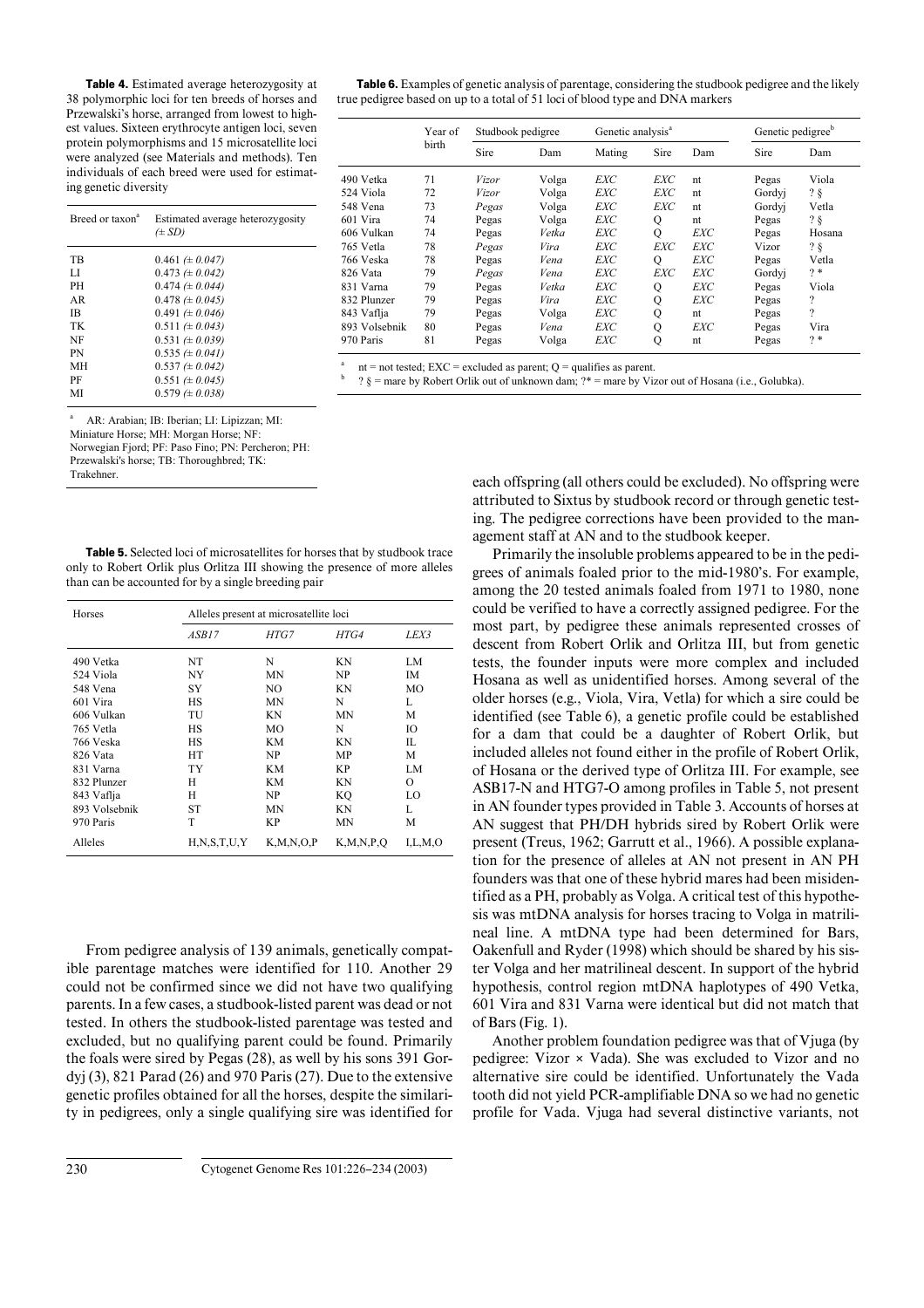

**Fig. 1.** Partial pedigree of Askania Nova Przewalsk's horses. The mitochondrial haplotype of Orlitza III (231) was determined by evaluating her offspring, Bars (285). This haplotype corresponds to a known PH haplotype (PH-II). Reputed descendants of Volga (244) displayed a single haplotype not observed in Przewalski's horses (denoted AN-probands in the haplotype diagram below the pedigree). Nucleotide positions in the haplotype diagram correspond to the numbering of the *E. callabus* complete mitochondrial sequence of Xu and Arnason (1994).

present in other pedigrees at AN, and also not present in PHs outside of AN (for example, C3-1, HTG6-I, UCDEQ502-K; Tables 2 and 3). The pedigree elements of Vada and Hosana are common in PH pedigrees worldwide and we could anticipate that factors present in Vada but not Hosana would be found outside of AN. Thus, we also propose introgression from a second source into the Vjuga line, possibly through the sire, since no qualifying stallion was identified.

Finally, as also presented in Tables 2 and 3, there was a third set of factors in the horses 898 Potok, 966 Vika, 1048 Moros and 1215 Sosna that could not be accounted for from AN founders.

Cytogenet Genome Res 101:226–234 (2003) 231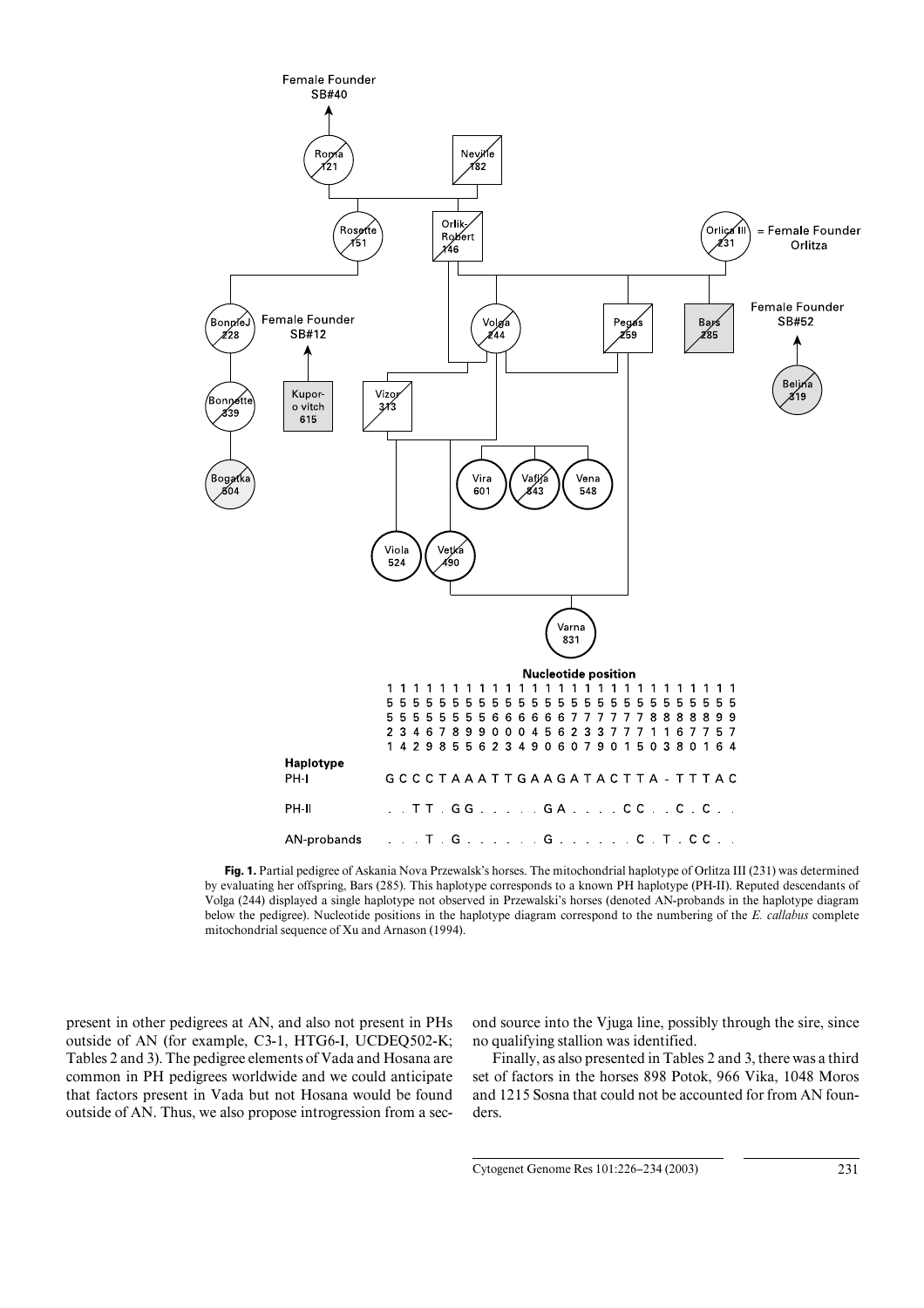

**Fig. 2.** Neighbor-Joining dendrogram of ten breeds of domestic horses and Przewalski's horse. Genetic distances were calculated and dendrograms produced as described in Materials and methods. Numbers adjacent to nodes represent boostrap percent values from 1,000 replications of resampled loci. Breed designations are abbreviated as in Table 4.

**Table 7.** Standard genetic distances  $(\pm SD)$ between ten breeds and Przewalski's horse based on 38 polymorphic loci as described in Materials and methods

*Phylogeny*

As in other genetic distance studies, in our present effort PH provides the most dissimilar of the paired comparisons between DH breeds or between PH and DH breeds (Table 7). As a means of visualizing these distance data, a dendrogram was constructed based on a neighbor-joining algorithm (Fig. 2), likewise showing the outgroup position of the PHs compared with DHs. These data and the figure are also presented in Bowling and Ruvinsky (2000).

## **Discussion**

## *Genetic diversity among PHs*

Genetic diversity is of special significance for endangered species such as PH. The potential for inbreeding problems is a constant concern due to the small founder numbers and the restricted breeding bases conveniently available for zoos. Inbreeding leads to homozygosity or the possibility of pairing recessive deleterious or lethal alleles. Since the species is extinct in the wild, genetic variation cannot be augmented from that resource. Zoological societies have agreed to manage the genetic variation in the captive populations to minimize inbreeding and maintain approximately the present levels of variability (Ryder et al., 1984; Princée et al., 1990; Zimmermann, 1997). While the total number of alleles found in PHs for the loci analyzed in this study is slightly under half that of DHs (199 *vs* 449), nonetheless the allelic frequency distributions are such that theoretically the animals can exhibit as much heterozygosity as within breeds of DH (see Table 4). While individual animals, especially the products of inbred pedigrees, may be relatively homozygous, management schemes whose goals are to minimize inbreeding should be able to generate animals with comparatively high levels of heterozygosity.

|    | МH         | NF         | PF          | TB          | TK         | AR         | LI         | PN         | IB          | MI         |
|----|------------|------------|-------------|-------------|------------|------------|------------|------------|-------------|------------|
| NF | 0.109      |            |             |             |            |            |            |            |             |            |
|    | $\pm 0.02$ |            |             |             |            |            |            |            |             |            |
| PF | 0.057      | 0.124      |             |             |            |            |            |            |             |            |
|    | $\pm 0.01$ | $\pm 0.02$ |             |             |            |            |            |            |             |            |
| TB | 0.114      | 0.214      | 0.129       |             |            |            |            |            |             |            |
|    | $\pm 0.03$ | $\pm 0.05$ | $\pm 0.03$  |             |            |            |            |            |             |            |
| TK | 0.069      | 0.152      | 0.094       | 0.041       |            |            |            |            |             |            |
|    | $\pm 0.01$ | $\pm 0.04$ | $\pm 0.02$  | $\pm 0.01$  |            |            |            |            |             |            |
| AR | 0.078      | 0.175      | 0.099       | 0.105       | 0.065      |            |            |            |             |            |
|    | $\pm 0.02$ | $\pm 0.04$ | $\pm 0.02$  | $\pm 0.02$  | $\pm 0.02$ |            |            |            |             |            |
| LI | 0.113      | 0.194      | 0.126       | 0.202       | 0.155      | 0.139      |            |            |             |            |
|    | $\pm 0.02$ | $\pm 0.05$ | $\pm 0.02$  | $\pm 0.05$  | $\pm 0.03$ | $\pm 0.03$ |            |            |             |            |
| PN | 0.079      | 0.115      | 0.092       | 0.194       | 0.150      | 0.156      | 0.132      |            |             |            |
|    | $\pm 0.02$ | $\pm 0.03$ | $\pm 0.02$  | $\pm 0.04$  | $\pm 0.03$ | $\pm 0.03$ | $\pm 0.03$ |            |             |            |
| IB | 0.107      | 0.168      | 0.092       | 0.170       | 0.137      | 0.109      | 0.199      | 0.139      |             |            |
|    | $\pm 0.03$ | $\pm 0.03$ | $\pm 0.02$  | $\pm 0.04$  | $\pm 0.03$ | $\pm 0.03$ | $\pm 0.04$ | $\pm 0.03$ |             |            |
| MI | 0.091      | 0.092      | 0.083       | 0.182       | 0.141      | 0.151      | 0.136      | 0.089      | 0.137       |            |
|    | $\pm 0.02$ | $\pm 0.02$ | $\pm 0.02$  | $\pm 0.04$  | $\pm 0.03$ | $\pm 0.03$ | $\pm 0.03$ | $\pm 0.02$ | $\pm 0.03$  |            |
| PH | 0.345      | $0.354\pm$ | $0.323 \pm$ | $0.382 \pm$ | $0.382+$   | $0.394\pm$ | $0.394\pm$ | $0.344\pm$ | $0.389 \pm$ | $0.308\pm$ |
|    | $\pm 0.08$ | 0.08       | 0.08        | 0.09        | 0.09       | 0.09       | 0.09       | 0.08       | 0.09        | 0.07       |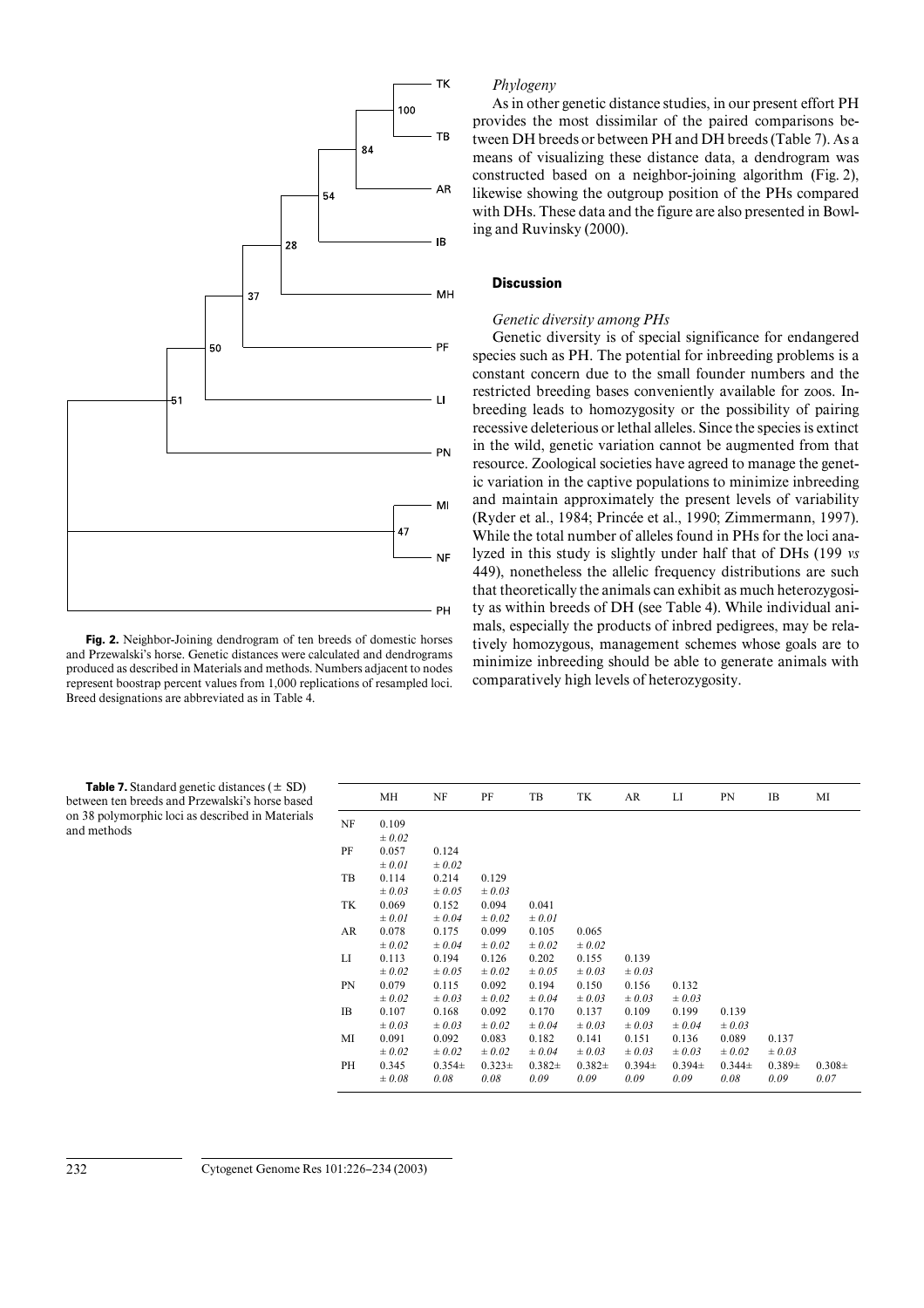### *Genetic profile for 231 Orlitza III*

In the earliest samples we tested in the mid-1980's from AN representatives tracing to Orlitza III, we noted the conspicuous presence of TF-D and CA-E, which we had not previously detected in PHs (Bowling and Ryder 1987). Recently, studies showed that the mtDNA type from Bars (son of Orlitza III) matched the haplotype of two of the earlier wild caught horses, so there was also evidence for genetic similarity of Orlitza III with other PHs. Although Orlitza III died in 1973, we were able to derive a comprehensive genetic profile at 29 microsatellite loci based on the markers that she transmitted to her offspring Bars, Pegas and Volga (to Vizor). From her derived type considering 51 loci (see Tables 1–3), it is apparent that although she brought in new variants for the species at four loci, Orlitza III shared most of her alleles with those of the earlier PHs. The genetic legacy of Orlitza III survives in current pedigrees through three offspring Bars, Pegas and Volga, each of which contained a distinctive sampling of her genome.

## *Pedigree problems and reassignments*

Unanticipated pedigree problems were encountered in the process of deriving the genetic profile for Orlitza III. In our final analysis we were able to sort out pedigrees for most but not all of the animals. We found genetic variants other than those provided by the AN foundation stock. Our data suggested that the Orlitza III daughter Volga may have been represented only by her son Vizor. mtDNA typing substantiated the hypothesis of introgression into PHs through horses alleged to be offspring of Volga. Additional possibilities of introgression were also identified.

As increasingly revealed by molecular studies in other taxa, maintaining without introgression a wild species that is interfertile with other species or subspecies is a difficult proposition. Other examples of introgression in endangered species include Asiatic lions (O'Brien, et al., 1987; Driscoll, et al., 2002), Bornean and Sumatran orangutans (Ryder and Chemnick, 1993), and American bison (Ward, et al., 2001). Species preservation programs are built on a complex platform of priorities. The specter of introgression is but one of the issues facing conservation projects. In the case of PHs, the animals without either the previously Mongolian domestic documented introgression, (Volf and Kus, 1991) or the introgression reported here, represent a restricted breeding group with documented fertility problems (Bader et al., 1990; Hegel et al., 1990).

#### *Phylogenetic relationships*

The extra chromosome pair in PH compared with DH makes it conceptually difficult to put them on a direct line of relationship. Perhaps not surprisingly, the extended genome coverage of this study does not contradict previous dendrograms based on nuclear genes – PH remains as an outgroup to the domestic horse breeds (Bowling and Ryder, 1987; Dubrovskaya et al., 1992; Tikhonov et al., 1998). This conclusion persists, despite the accepted presence of introgression from DH represented in published pedigrees by the Mongolian domestic mare and the additional introgression proposed here. Furthermore, comparison of PH and DH mtDNA control region sequences with those of Pleistocene horses revealed a closer

similarity of PH and DH mitochondrial DNA than either has to Pleistocene horses (Vila, et al., 2001).

#### *Conclusion*

Orlitza III is the only PH species founder from which a derived genetic profile has been obtained. The genetic profile for Orlitza compared with that of the descendants of the earlier 11 wild caught animals provides evidence that she contributed new genetic variants to PHs, including two alleles apparently unique to PH. She had overlap with domestic horses at substantially all genetic loci, as have previously tested animals. In the efforts to derive her type using her descendants bred at AN, incorrect pedigrees were found. With extended genetic profiling it was possible to ascertain the correct parentage for most of the horses. However, overall more alleles were present than could be accounted for from the AN founders, findings that are most straightforwardly explained by introgression from DH. The pool of PHs without introgression is small and there are serious concerns about whether that subset can maintain the species. Despite introgression, our data indicate that the Przewalski's horse stands as an outgroup to breeds of domestic horses in the dendrograms based on nuclear genes (Fig. 2). The preservation of the Przewalski's horse gene pool necessitates incorporation of all the animals with all founder ancestries, including those involving introgression.

#### **Acknowledgements**

The cooperation of the management and staff of Askania Nova Biosphere Reserve was essential to the successful conduct of this study. This reserve is now named in honor of Friedrich von Falz-Fein, the founder of Askania Nova. Support by the Office of International Affairs, U.S. Fish and Wildlife Service is gratefully acknowledged. We thank the Russian Academy of Sciences, Moscow Zoo and Tierpark Hellabrunn (Munich, Germany), for logistical support and assistance. Many zoo veterinarians and curators supported this project by providing samples. The international teams that visited Askania Nova and bleed over 100 horses there in 1991–1992 accomplished a remarkable task with great professionalism and success. The technical diligence of S. Dileanis, E. Wictum and M. Ruhe at the Veterinary Genetics Laboratory is gratefully acknowledged. Yunwu Zhang (Zoological Society of San Diego) provided advice on sequencing mt DNA.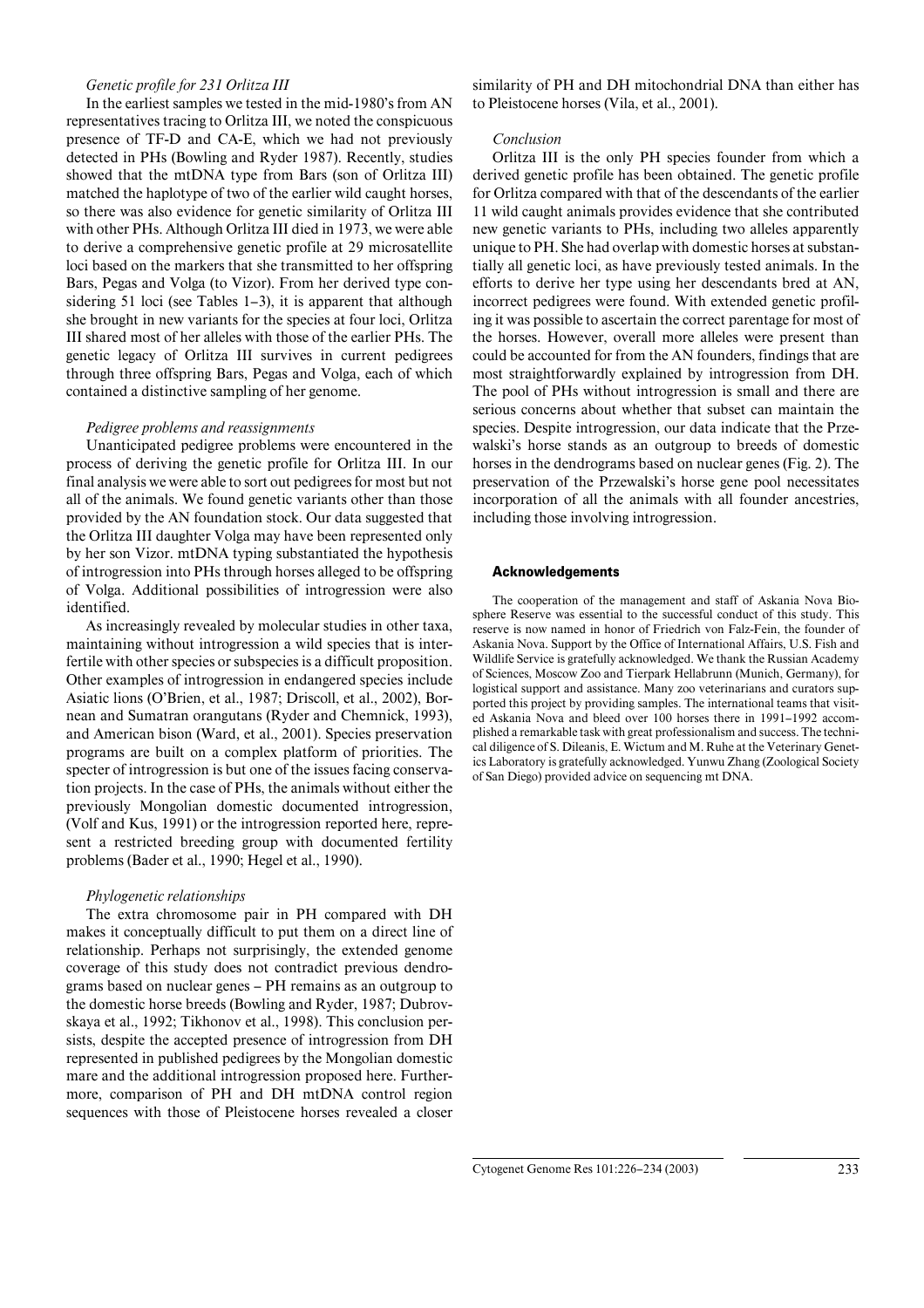#### **References**

- Bader H, Brand H, Paar M, Sieme H: Fertility tests in Przewalski stallions. Reprod Domest Anim 25:110 (1990).
- Bowling AT: The transferrin gene in Przewalski's horses: monitoring the species' diversity, in: Proceedings Vth International Symposium on the Preservation of the Przewalski Horse, Leipzig, pp 281– 282 (1992).
- Bowling AT, Clark RS: Blood group and protein polymorphism gene frequencies for seven breeds of horses in the United States. Anim Blood Groups Biochem Genet 16:93–108 (1985).
- Bowling AT, Dileanis S: Population data and a fourth allele for equine complement component 3 (C3). Anim Genet 21 83–86 (1990).
- Bowling AT, Ruvinsky A: Genetic aspects of domestication breeds and their origin, in Bowling AT, Ruvinsky A (eds): The Genetics of the Horse, Chapter 2 (CAB International, Wallingford 2000).
- Bowling AT, Ryder OA: Genetic studies of blood markers in Przewalski's horses. J Hered 78:75–80 (1987).
- Bowling AT, Ryder OA: Switched identity of two Przewalski's horse mares detected by blood typing. Zoo Biol 7:81–84 (1988).
- Bowling AT, Gordon L, Penedo MCT, Wictum E, Beebout J: A single gel for determining genetic variation of equine erythrocyte carbonic anhydrase (CA) and catalase (Cat). Anim Genet 21:191–197 (1990).
- Bowling AT, Dileanis S, Wictum E, Zimmermann W, Ryder O: Polymorphism of serum proteins APOA4 and SP3 in *Equus przewalskii,* in Proceedings XXIIIrd Conference of the International Society for Animal Genetics, Interlaken, Switzerland. Anim Genet 23 (Suppl 1):22–23 (1992).
- Bowling AT, Eggleston-Stott ML, Byrnes G, Clark RS, Dileanis S, Wictum E: Validation of microsatellite markers for routine horse parentage testing. Anim Genet 28:247–252 (1997).
- Breen M, Downs P, Irvin Z, Bell K: Intrageneric amplification of horse microsatellite markers with emphasis on the Przewalski's horse *(E. przewalskii)*. Anim Genet 25:401–405 (1994).
- Driscoll CA, Menotti-Raymond M, Nelson G, Goldstein D, O'Brien SJ: Genomic microsatellites as evolutionary chronometers: a test in wild cats. Genome Res 12:414–423 (2002).
- Dubroskaya RM, Starodumov IM, Bannikova LV: Genetic differentiation between horses breeds for polymorphic blood protein loci (in Russian). Genetika 28:152–165 (1992).
- Felsenstein J: PHYLIP (Phylogeny Inference Package) version 3.5c. (University of Washington Seattle 1993).
- Garrutt EW, Sokolow II, Salesskaja TN: Erforschung und Zucht des Przewalski-Pferdes (*Equus przewalskii* Poljakoff) in der Sowjetunion. Zeitschr Tierzücht Züchtungsbiol 82:377–426 (1966).
- Guerin G, Bailey E, Bernoco D, Anderson I, Antczak DF, Bell K, Biros I, Bjornstad G, Bowling AT, Brandon R, Caetano AR, Cholewinski G, Colling D, Eggleston M, Ellis N, Flynn J, Gralak B, Hasegawa T, Ketchum M, Lindgren G, Lyons LA, Millon LV, Mariat D, Murray J, Neau A, Roed K, Sandberg K, Skow LC, Tammen I, Tozaki T, Van Dyk E, Weiss B, Young A, Ziegle J: The second generation of the International Equine Gene Mapping Workshop half-sibling linkage map. Anim Genet 34:161–168 (2003).
- Hegel G, Wiesner H, Hänichen T: Fertilitätsstörungen bei Przewalskipferden, in Seifert S (ed): Proceedings Vth International Symposium on the Preservation of the Przewalski Horse, Zoologischer Garten Leipzig, pp 263–268 (1990).
- Juneja RK, Andersson L, Sandberg K, Gahne B, Adalsteinsson S, Gunnarsson E: Two-dimensional electrophoresis of horse serum proteins: genetic polymorphism of ceruloplasmin and two other serum proteins. Anim Blood Groups Biochem Genet 15:237–250 (1984).
- Juneja RK, Sandberg K, Kuryl J, Gahne B: Genetic polymorphism of horse serum protein 3 (SP3). Anim Genet 20 43–49 (1989).
- Kus E (ed): General Studbook of the Przewalski Horse, pp 240 (Zoological Garden Prague, Prague 1997).
- Lindgren G, Sandberg K, Persson H, Marklund S, Breen M, Sandgren B, Carlstén J, Ellegren H: A primary male autosomal linkage map of the horse genome. Genome Res 8:951–966 (1998).
- Oakenfull EA, Ryder OA: Mitochondrial control region and 12S rRNA variation in Przewalski's horse *(Equus przewalskii)* Anim Genet 29:456–459  $(1998)$
- O'Brien SJ, Joslin P, Smith GL III, Wolfe R, Schaffer N, Heath E, Ott-Joslin J, Rawal PP, Bhattacharjee KK, Martenson JS: Evidence for African origins of founders of the Asiatic lion species survival plan. Zoo Biol 6:99–116 (1987)
- Ota T: DISPAN (Genetic Distance and Phylogenetic Analysis) version 3.5c. (Pennsylvania State University, University Park 1993).
- Patterson SD, Bell K, Manton VJA: *Equus przewalskii* plasma protease inhibitor (Pi) system. Anim Genet 21:129–139 (1990).
- Princée FPG, Zimmermann W, Ryder OA, Dolan JM: The phenotypic approach in genetic management of Przewalski's horse, in Seal US, Foose T, Lacy RC, Zimmermann W, Ryder O, Princée F (eds): Przewalski's Horse Draft Global Conservation Plan. (CBSG/SSC/IUCN, Apple Valley 1990).
- Putt W, Whitehouse DB: Genetics of four plasma protein loci in *Equus przewalskii*: new allele at the prealbumin postalbumin and transferrin loci. Anim Blood Groups Biochem Genet 14:7–16 (1983).
- Ryder OA, LG Chemnick: Chromosomal and mitochondrial DNA variation in orang utans. J Hered 84:405–409 (1993).
- Ryder OA, Epel NC, Benirschke K: Chromosome banding studies of the Equidae. Cytogenet Cell Genet 20:323-350 (1978).
- Ryder OA, Trommershausen-Smith A, Hansen SK, Suzuki Y, Sparkes RS, Clegg JB, Oosterhuis JE, Nelson LS: Genetic variation in Przewalski's horse *Equus przewalski* of the Munich line in the United States, in DeBoer LEM Bouman J, Bouman I (eds): Genetics and Hereditary diseases of the Przewalski's Horse, pp 41–60 (Foundation for the Preservation and Protection of the Przewalski Horse, Rotterdam 1979).
- Ryder OA, Brisbin PC, Bowling AT, Wedemeyer EA: Monitoring genetic variation in endangered species, in: Proceedings IInd International Congress of Systematic and Evolutionary Biology, pp 417–424 Hunt Institute for Botanical Documentation (Carnegie-Mellon University, Pittsburgh 1981).
- Ryder OA, Bowling AT, Brisbin PC, Carroll PM, Gadi IK, Hansen SK, Wedemeyer EA: Genetics of *Equus przewalskii* Poliakov 1881: analysis of genetic variability in breeding lines, comparison of equid DNAs and a brief description of a cooperative breeding program in North America. Equus 2:207–227 (1984).
- Scott AM: Red-cell groups and serum types in the Przewalski horse *(Equus przewalskii)*, in DeBoer LEM Bouman J, Bouman I (eds): Genetics and hereditary diseases of the Przewalski's horse, pp 33–40 (Foundation for the Preservation and Protection of the Przewalski Horse, Rotterdam 1979)
- Shiue Y-L, Bickel LA, Caetano AR, Millon LV, Clark RS, Eggleston ML, Michelmore R, Bailey E, Guérin G, Godard S, Mickelson JR, Valberg SJ, Murray JD, Bowling AT: A synteny map of the horse genome comprised of 240 microsatellite and RAPD markers. Anim Genet 30:1–9 (1999).
- Tikhonov VN, Cothran EG, Knyazev SP: Population genetic parameters of aboriginal Yakut horses as related to the phylogeny of modern breeds of the domestic horse *Equus caballus* L. (in Russian). Genetika 34:796–809 (1998).
- Treus VD: Preservation of the Przewalski Horse *Equus przewalskii przewalskii* Pol in the USSR, in Jarvis C (ed): International Zoo Yearbook, London Zoological Society London, vol 4, pp 66–69 (1962).
- Vila C, Leonard JA, Gotherstrom A, Marklund S, Sandberg K, Liden K, Wayne RK, Ellegren H: Widespread origins of domestic horse lineages. Science 291:474–477 (2001).
- Volf J, Kus E (eds): General Studbook of the Przewalski Horse, 308 pp (Zoological Garden Prague, Prague 1991).
- Ward TJ, Skow LC, Gallagher DS, Schnabel RD, Nall CA, Kolenda CE, Davis SK, Taylor JF, Derr JN: Differential introgression of uniparentally inherited markers in bison populations with hybrid ancestries. Anim Genet 32:89–91 (2001).
- Xu X, Gullberg A, Arnason U: The complete mitochondrial DNA (mtDNA) of the horse *Equus caballus*: extensive heteroplasmy of the control region. Gene 148:357–362 (1994).
- Zimmermann W: Das EEP Przewalskipferd; eine zehnjährige Zusammenarbeit in Europa, in Schreiber A, Lehmann J (eds): Populationsgenetik im Artenschutz. LÖBF-Schriftenreihe vol 14, pp 189–199 (1997).